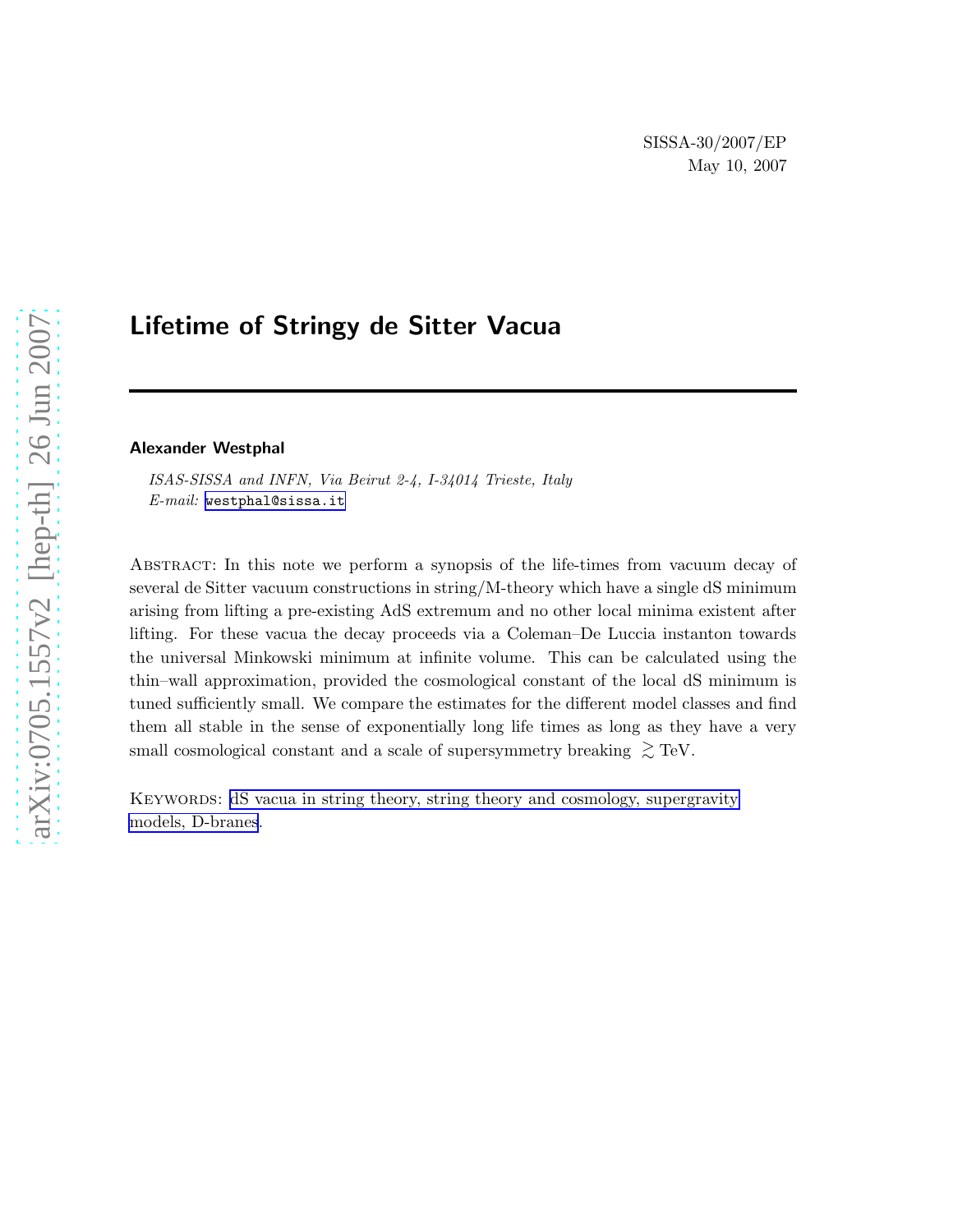# Contents

| 1. Introduction                                          |                |
|----------------------------------------------------------|----------------|
| 2. Metastability of a dS vacuum                          | $\overline{4}$ |
| 3. Estimating the barrier width $\Delta \phi$            | 6              |
| 4. Comparing the existing constructions                  | 8              |
| KKLT-like dS constructions<br>4.1                        | 8              |
| 4.2 LVS type large-volume dS constructions               | 9              |
| 4.3 D-term uplifted Kähler stabilization dS construction | 10             |
| 4.4 dS vacua in M-theory on $G_2$ -manifolds             | 12             |
| 5. Conclusion                                            | 14             |

## 1. Introduction

The ongoing search for de Sitter (dS) vacua in string theory - motivated in part by the recent cosmological data pointing towards a tiny non-vanishing positive cosmological constant Λ has so far produced semi-explicit examples firstly [\[1](#page-15-0)] in the context of flux compactification of the type IIB superstring along the lines of [\[2](#page-15-0)] and, recently, also in the context of Mtheorycompactified on 7-dimensional manifolds of  $G_2$ -holonomy without fluxes [[3](#page-15-0)-5] and strongly coupled heterotic M-theory with fluxes on  $CY_3 \times S^1/Z_2$  [\[6, 7\]](#page-15-0).

The first three examples have in common that the type IIB axio-dilaton S and the complex structure moduli  $U$  of the 6d compact Calabi-Yau 3-fold are fixed by quantized p-form background fluxes. These fluxes induce a superpotential for the complex structure moduli and the dilaton of the Gukov-Wafa-Witten type[[8](#page-15-0)].

The fourth example in M-theory does not use fluxes but instead uses a racetrack superpotential generated by non-perturbative effects like membrane instantons or gaugino condensation to stabilize all M-theory moduli in one step [\[9, 10](#page-15-0)].

The fifth example consists of strongly coupled heterotic M-theory with fluxes compactified on  $CY_3 \times S^1/Z_2$  [\[6, 7](#page-15-0)]. Here, again fluxes stabilize the non-universal moduli, while the Calabi-Yau volume, the orbifold length and the dilaton are stabilized by non-perturbative effects from gaugino condensation, M2- and M5-brane instantons.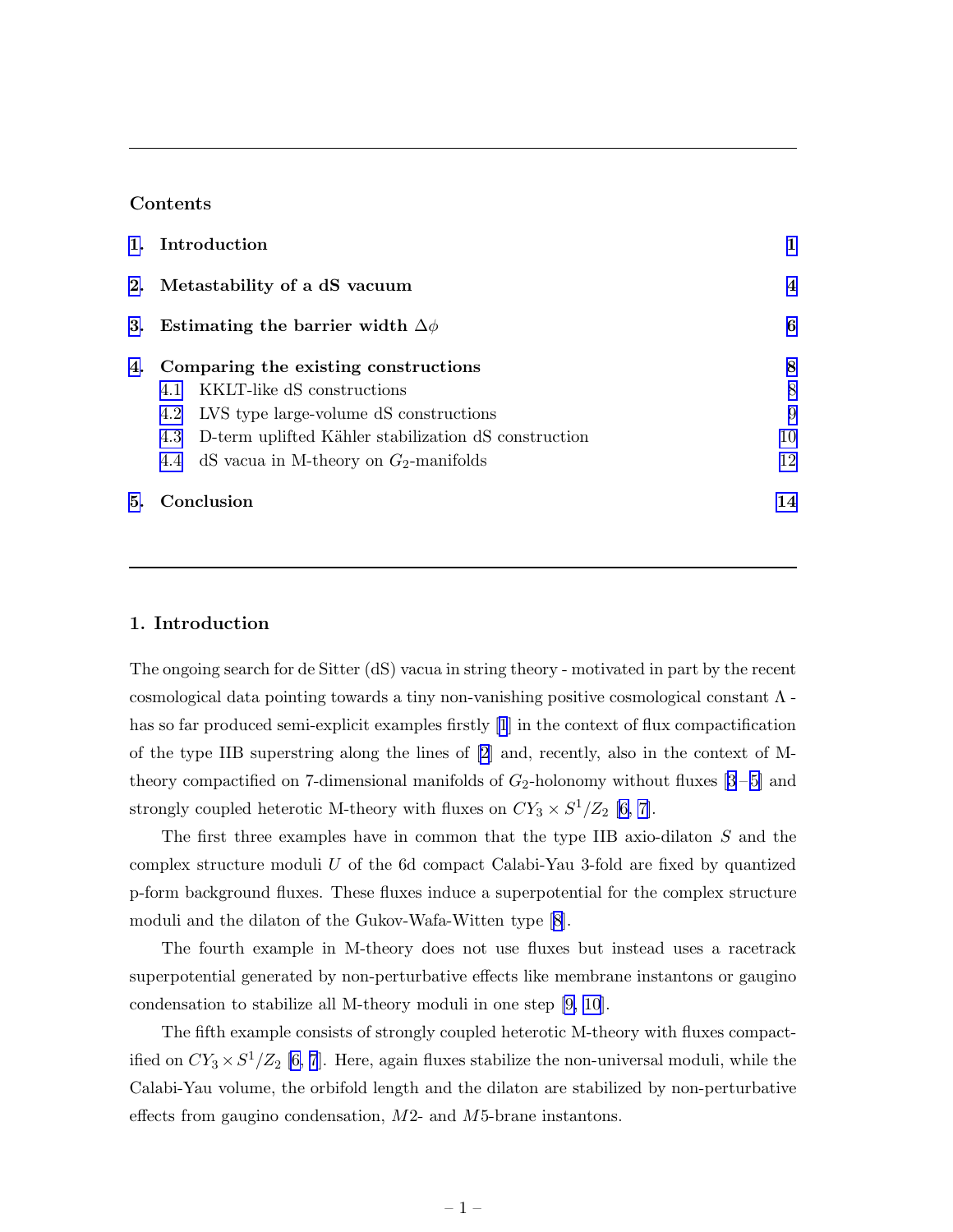The first class of models - initiated by KKLT [\[1](#page-15-0)] - stabilizes the complex structure moduli and the dilaton with background fluxes. Then they fix the remaining Kähler moduli with non-perturbative effects like gaugino condensation on D7-branes wrapping 4-cycles of the Calabi-Yau or 4-cycle wrapping Euclidean D3-brane instantons. This produces SUSY anti de Sitter (AdS) vacua for all the moduli. The uplifting to dS vacua then proceeds:

- •by either introducing an explicitly SUSY breaking  $\overline{D3}$ -brane [[1](#page-15-0)],
- by supersymmetric D-terms from magnetic world volume fluxes of 4-cycle wrapping D7-branes $[11 - 15]$  $[11 - 15]$  $[11 - 15]$  $[11 - 15]$ ,
- by the backreaction of D3-branes which can provide for a supersymmetric uplifting of a form similar to that of the KKLT  $\overline{D3}$ -brane [\[16\]](#page-15-0)
- by supersymmetric F-terms from the F-terms of hidden sector matter fields [\[17](#page-15-0)] (see also $[18]$  $[18]$  or uplifting in (F-term induced) metastable vacua  $[19-22]$  along the lines of the ISS-model of SUSY breaking in meta-stable vacua  $[23]$ <sup>1</sup>
- or without additional extended sources by taking into account the effect of the leading higher-order $\mathcal{O}(\alpha^3)$ -correction [[24\]](#page-15-0) into the process of stabilizing the Kähler moduli withnon-perturbative effects  $[25-27]$  $[25-27]$  $[25-27]$ .

This class of models is characterized by a fine tuning of the flux superpotential towards small negative values in order to realize vacua at volumes of  $\mathcal{O}(100)$ . The common feature of all the constructions in this class is that the non-perturbative terms in the superpotential determine a lower bound on the width of potential barrier which separates their dS minima from a Minkowski minimum at infinite volume. This is due to the fact that the nonperturbative effects fall off with increasing volume faster than any of the uplifts which have inverse power-law dependence on the volume.

In the second class of models by Balasubramanian, Berglund, Conlon and Quevedo - the 'large volume scenario' (LVS) [\[28, 29\]](#page-16-0) the stabilization of the Kähler moduli proceeds viathe combined effects of the leading  $\alpha'$ -correction [[24](#page-15-0)] with the non-perturbative effects which produces non-SUSY AdS vacua at exponentially large volumes - thus the name. Uplifting then proceeds either via  $\overline{D3}$ -branes or D-terms. These models do not need to have  $W_{\text{flux}}$  to be tuned small.

<sup>&</sup>lt;sup>1</sup>Note that the extra field content in these models might introduce additional directions in scalar field space suitable for vacuum decay. The analysis of decay along directions within this new charged field sector would then have to proceed along the lines of the discussion in, e.g., [\[23](#page-15-0)]. When including these models in our analysis we assume tacitly that vacuum decay along these directions has been found to be subdominant compared to the decay in the moduli directions studied here.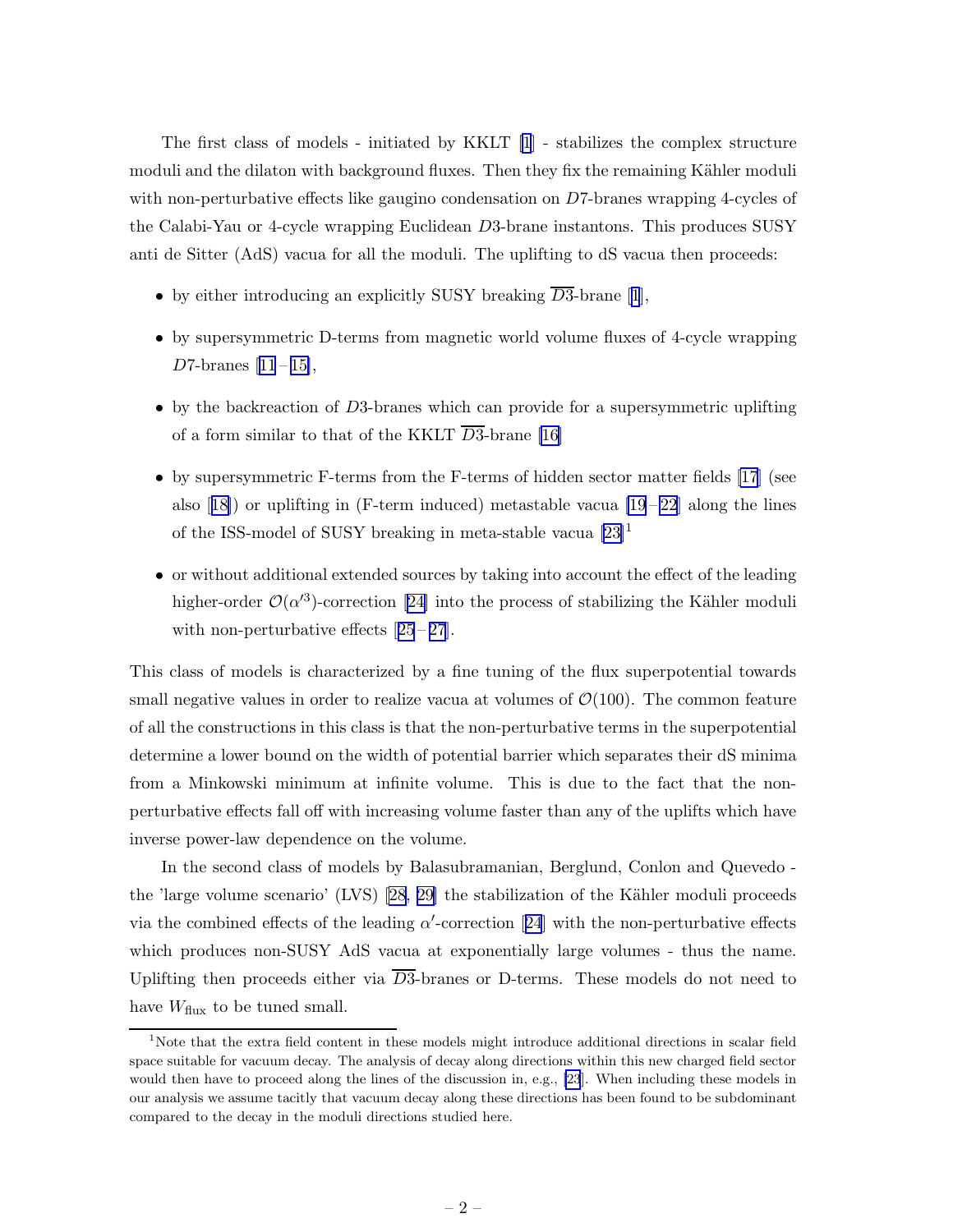The third class of models differs in that the stabilization of the Kähler moduli proceeds solely through the inclusion of perturbative contributions to the moduli potential. No nonperturbative effects are needed or included. This was done first by compactifying type IIB string theory on Riemann surfaces with closed string fluxes in the presence of D7-branes [\[30\]](#page-16-0) (see also [\[31\]](#page-16-0) for related earlier work in non-critical string theory). This gives, using the fluxes and branes, enough perturbative contributions to the moduli potential to stabilize the complex structure moduli, the dilaton and the Kähler moduli altogether in de Sitter vacua. Then, in type IIB flux compactifications along [\[2\]](#page-15-0), where closed string fluxes fix the complex structures and the dilaton, the stabilization of the volume can proceed through the inclusion of perturbative corrections of higher order in  $\alpha'$  and the string coupling  $g_S$  to thetree level Kähler potential:<sup>2</sup> Besides the leading  $\alpha'$ -correction [[24](#page-15-0)] there exists a string 1-loop correction [\[33](#page-16-0)] to K which together manage to stabilize the volume Kähler modulus upon a certain tuning of the flux superpotential at moderately large values in a non-SUSY AdS vacuum [\[34](#page-16-0), [35](#page-16-0)]. Since SUSY is broken in these vacua and the perturbative nature of the stabilization respects certain shift symmetries of the underlying string theory, a gauging of these symmetries via magnetic world volume flux on a 4-cycle wrapping D7-brane then provides an explicit way to uplift these minima to become dS vacua[[36\]](#page-16-0). Note, that for the above two examples in this class the resulting moduli potential for the Kähler moduli is qualitatively similar in that it consists of several terms of the form  $g_S^r/\mathcal{V}^s$  ( $s \geq 2$ ) with different signs which thus compete to stabilize the volume  $V$ . Therefore, we will proceed later on to analyze the life-time calculation in the semi-explicit toroidal orientifold example ofKähler stabilized dS vacua of  $[34-36]$  $[34-36]$  $[34-36]$ , with the notion in mind that the parametrical life-time estimate obtained there will carry over to the example in[[30\]](#page-16-0) of type IIB on Riemann surfaces for the above reason.

The fourth class differs significantly in that M-theory compactified on  $G_2$ -manifolds does not use any background flux. Non-perturbative effects generating a racetrack superpotential are used alone to stabilize all the M-theory moduli while the F-terms of hidden sector charged matter terms allow for a positive vacuum energy. The critical ingredient here is that in M-theory the non-perturbative superpotential generically depends on all moduli[[9](#page-15-0), [10](#page-15-0)]. This is different from both the situation of the weakly coupled heterotic string (where racetrack construction to stabilize the dilaton are well studied in the literature) as well as of type IIB string theory where the non-perturbative effects generically depend on the Kähler but not on the complex structure moduli.

<sup>&</sup>lt;sup>2</sup>For another method stabilizing all closed string moduli perturbatively and at tree level in  $\alpha'$  in a Minkowski minimum using both closed and open string fluxes see [\[32](#page-16-0)]. However, there the minimum is global and thus no vacuum decay.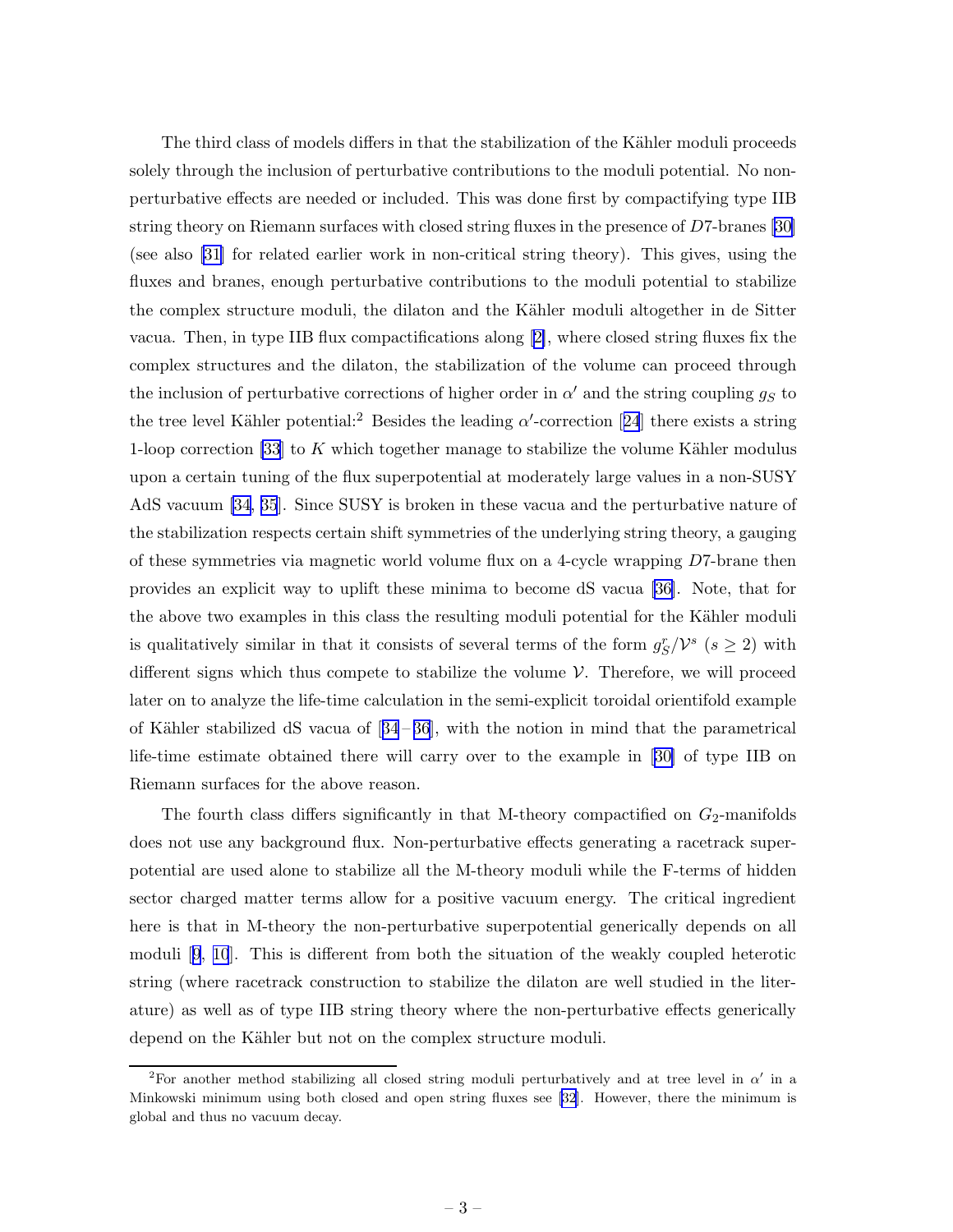<span id="page-4-0"></span>Finally, the fifth class of models in strongly coupled heterotic M-theory on  $CY_3 \times$  $S^1/Z_2$  [[6](#page-15-0), [7](#page-15-0)] is in part similar to the KKLT like constructions in that all the non-universal moduli get string scale masses as they are fixed by background flux. The remaining universal moduli, consisting of the dilaton, the  $CY_3$ -volume and the orbifold length, are then stabilized by a combination of non-perturbative effects alone[[7](#page-15-0)] which resembles the situa-tionin [[9](#page-15-0), [10\]](#page-15-0). The results we get explicitly for the  $G_2$ -model of [9, 10] will thus carry over to the construction of [\[7\]](#page-15-0) because the decay there also proceeds in the decompactificying runaway directions of the universal moduli.

All constructions have in common that they produce a dS vacuum at tiny positive values  $V_0$  of the vacuum energy which is separated by a high potential barrier  $V_1 \gg V_0$  from a Minkowski minimum at infinite volume which corresponds to spontaneous decompactification of the compact dimensions. These dS vacua therefore are just metastable under formation of the lower-energy Minkowski vacuum by quantum mechanical tunneling. This process is described by the Coleman-De-Luccia (CDL) instanton[[37](#page-16-0)]. In this note we shall then review (for some examples) and calculate (for the other examples) the life–time of the dS vacuum and show that they are all exponentially long–lived.

## 2. Metastability of a dS vacuum

Weshall start the discussion thus with summarizing the results of [[37](#page-16-0)] which according to [\[1\]](#page-15-0) go as follows. If the potential energy difference  $\Delta V = V_0 - V_\infty$  of two vacua participating in the tunneling event is small compared to height of barrier  $V_1$  separating them, i.e.

$$
V_1 \gg |\Delta V| \quad , \tag{2.1}
$$

then the thin-wall approximation becomes applicable. Within this approximation we get the tunneling rate as

$$
\Gamma \sim e^{-\frac{S_{\rm E}(\phi_0)}{(1+4\Delta V/3T^2)^2}}
$$
\n(2.2)

where  $T$  denotes the tension of wall of the nucleated bubbles of new vacuum

$$
T = \int_{\phi_0}^{\phi_{\infty}} d\phi \sqrt{2 V(\phi)} . \tag{2.3}
$$

Here  $S_{\rm E}$  denotes the Euclidean action of the scalar field  $\phi$  evaluated at the initial vacuum  $\phi_0$ . Further,  $\phi$  denotes the canonically normalized direction in scalar field space along which the tunneling proceeds - i.e. the one with lowest and thinnest potential barrier. If, as in our cases here, the initial vacuum is de Sitter with vacuum energy  $V_0$  and the final vacuum is Minkowski, then the expression for the CDL instanton becomes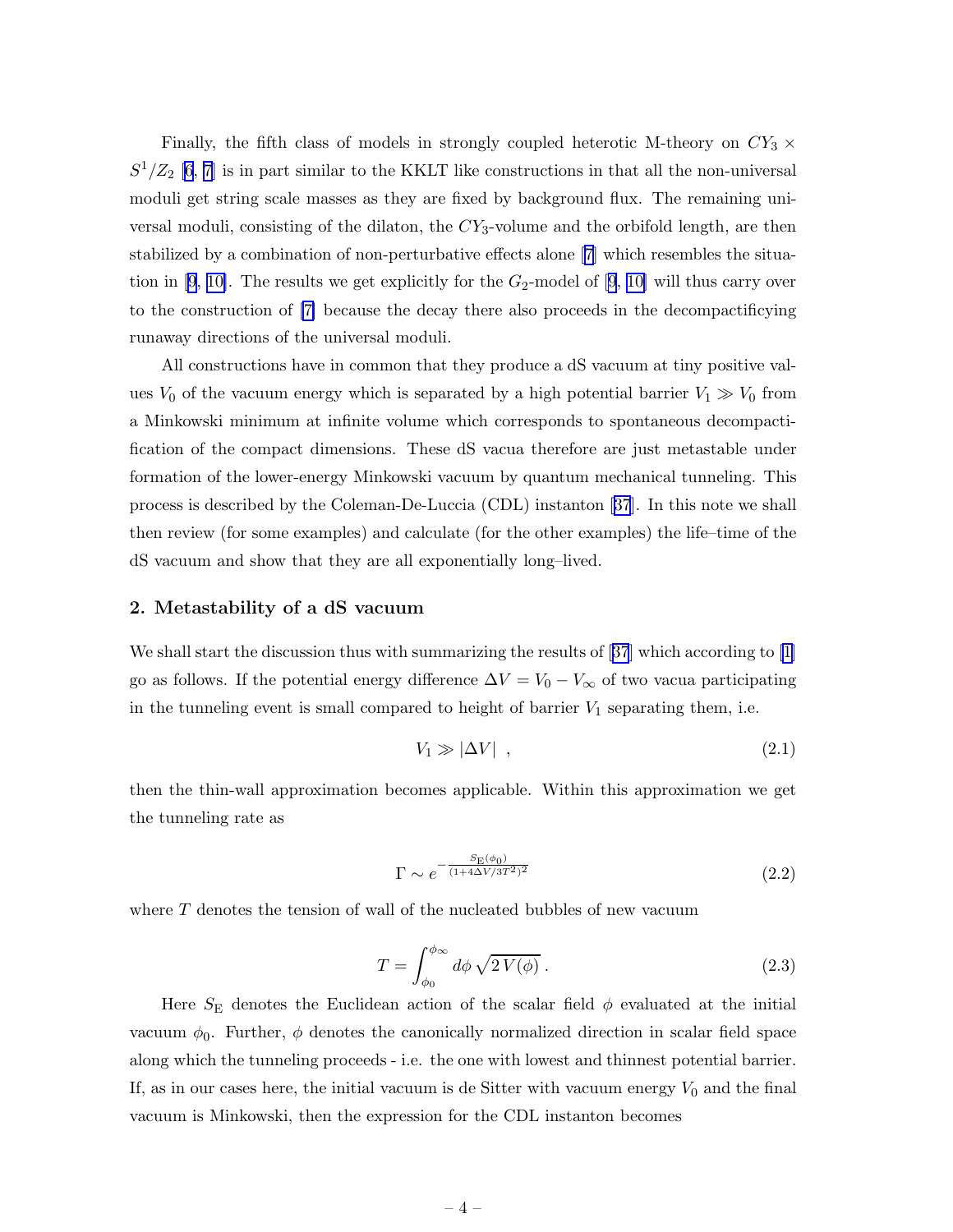$$
\Gamma \sim e^{-\frac{S_{\rm E}(\phi_0)}{(1+4V_0/3T^2)^2}} \,. \tag{2.4}
$$

<span id="page-5-0"></span>Approximating the bubble wall tension with

$$
T \sim \sqrt{V_1} \,\Delta \phi \tag{2.5}
$$

with  $\Delta\phi$  denoting the potential barrier thickness, one arrives at a universal expression for the decay rate

$$
\Gamma \sim e^{-S_{\rm E}(\phi_0)} = e^{-\frac{24\pi^2}{V_0}}
$$
\n(2.6)

as long as[[1](#page-15-0), [37\]](#page-16-0)

$$
V_0 \ll T^2 \Leftrightarrow (\Delta \phi)^2 \gg \frac{V_0}{V_1} \,. \tag{2.7}
$$

Since  $V_0 \ll V_1$  holds in all the three classes of dS constructions discussed above it remains to check that the barrier thickness is not too small (in the above sense): i.e.  $\Delta \phi = \mathcal{O}(0.1 \dots 1)$  would guarantee the longevity of the dS vacua in all constructions as long as  $V_1 \gg V_0$  and  $V_0 \sim 10^{-120}$ . Since

$$
V_1 \sim -V_{\text{AdS min.}} \sim \frac{|W|^2}{(T+\bar{T})^n} \bigg|_{T=T_{\text{dS min.}}}, 3 \le n < 5 \tag{2.8}
$$

in all three model classes  $V_1 \gg V_0$  will hold for not too small values of W and the compact volume  $V = (T + \overline{T})^{3/2}$  for all of them.

Thus, it remains to check  $\Delta \phi = \mathcal{O}(10^{-3} \dots 1)$  to establish the longevity of the dS vacua in all constructions. While this has been done for the KKLT-like constructions[[1](#page-15-0)], which will be recapped in Section [4.1,](#page-8-0) to the knowledge of the author this has not been done for the LVS model [\[29](#page-16-0)]and the Kähler stabilization based dS construction [[36](#page-16-0)]. The following will summarize how to determine the barrier thickness  $\Delta\phi$  in these latter constructions. The upshot will be that after identifying the proper canonically normalized field  $\phi$  in terms of the Kähler modulus T in each type of construction we will find  $\Delta \phi = \mathcal{O}(10^{-3} \dots 1)$  to be valid. This will then establish the longevity of their dS vacua.

Let us note here that the above estimates hold only for the case that the scalar potential contains just a single dS minimum that has as its final state after the decay only the decompactifying Minkowski vacuum at infinite volume. This can be different if the structure of the scalar potential prior to uplifting is more complicated. Consider as an example a dS vacuum arising from, say, a scalar potential which has two AdS minima of different depth prior to uplifting, where the more shallow AdS minimum shall be at smaller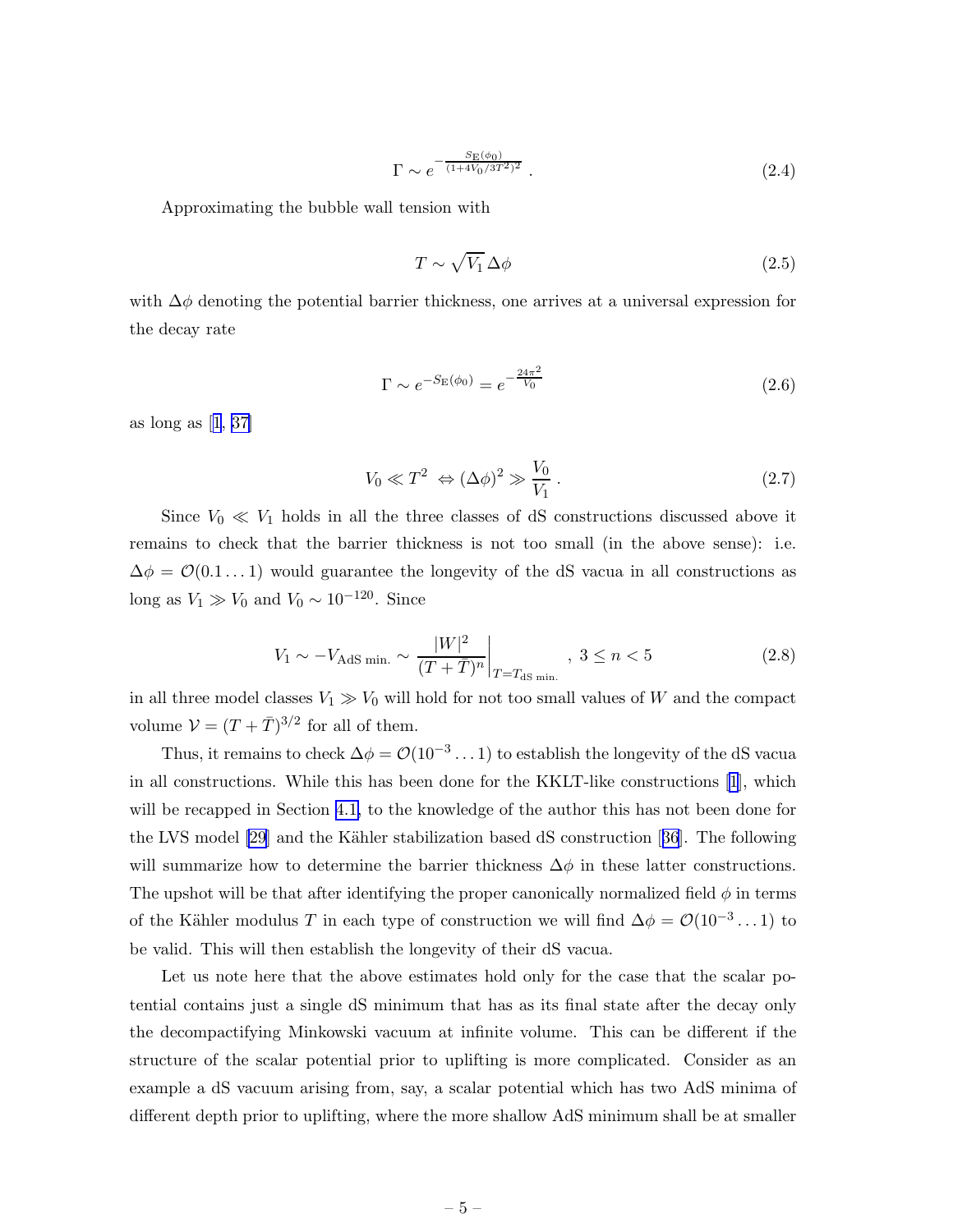<span id="page-6-0"></span>volume. Assume further that SUSY breaking would lift the more shallow AdS minimum tobecome the fine-tuned small- $\Lambda$  dS minimum as, e.g., in the Kallosh-Linde model [[38\]](#page-16-0). Then the decay rate would be enhanced by tens of orders of magnitude compared to the estimate  $(2.6)$  as shown in [\[39](#page-16-0)].

Thus we shall constrain ourselves here to the study of the simple cases where the dS minimum arises from the uplifting of a scalar potential with a single AdS minimum. This yields afterwards just the dS vacuum and a barrier separating the local minimum from the Minkowski vacuum at infinite volume.

## 3. Estimating the barrier width  $\Delta\phi$

Let us now outline the method of how to determine the barrier width  $\Delta\phi$  parametrically. In all three classes of models the 4d  $\mathcal{N}=1$  supergravity AdS scalar potential prior to uplifting depends on an inverse power of the volume which is larger than that of the positive semi-definite uplifting potentials

$$
V_{\text{AdS}} = e^K (K^{T_j \bar{T}_k} D_{T_j} W \overline{D_{T_k} W} - 3|W|^2) \sim \begin{cases} e^{-a_j \cdot T_j} / \mathcal{V}^2, \text{ KKLT} \\ 1/\mathcal{V}^n, n \ge 3 \text{ else} \end{cases} \tag{3.1}
$$

while

$$
V_{\text{uplift}} \sim \frac{1}{\mathcal{V}^s} \,, \, s \le 2 \,. \tag{3.2}
$$

Thus, after uplifting the part of the potential barrier residing at values  $\text{Re } T > \text{Re } T_1$ will be wider than the other part of the barrier situated between the  $dS$  minimum  $V_0$  at  $T_0$  and the barrier maximum  $V_1$  at  $T_1$ .

For instance, in the KKLT construction (assuming just one Kähler modulus for simplicity) we have

$$
K = -3\ln(T + \bar{T}) \quad, \ T = t + ib
$$
  
(3.3)  

$$
W = W_0 + Ae^{-a \cdot T} \quad, \ W_0 = W_{\text{flux}}
$$

combined with an uplift from an  $\overline{D3}$ -brane which yields

$$
V(T) = e^{K} (K^{T\bar{T}} D_{T} W \overline{D_{T} W} - 3|W|^{2}) + \frac{D}{(\text{Re}\,T)^{2}}.
$$
 (3.4)

Here b denotes the 4d scalar axion partner of the 4-cycle volume measured by  $t$ .

Fig. [1](#page-7-0) shows the situation which exemplifies the asymmetric distribution of the barrier width around the barrier maximum described above.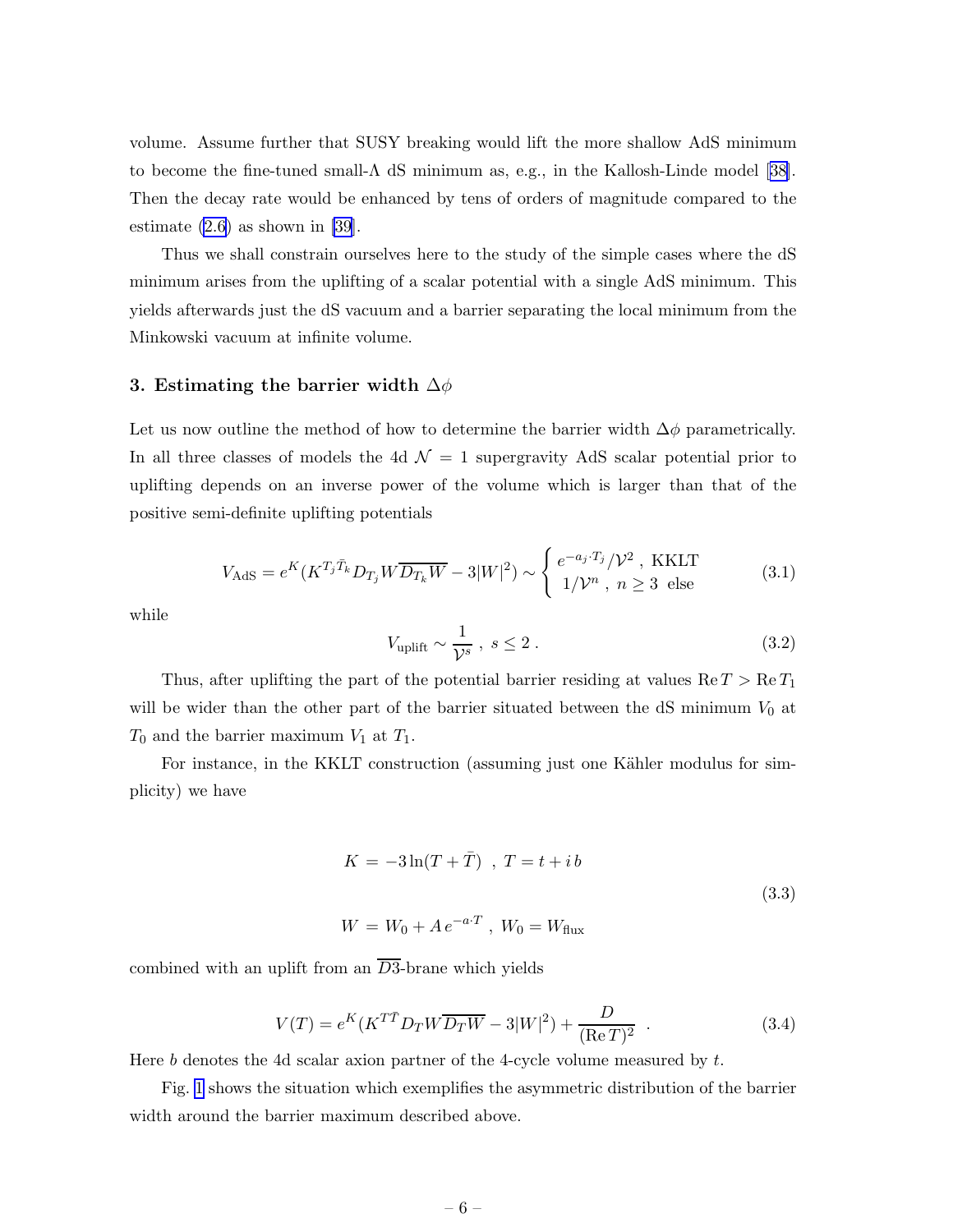<span id="page-7-0"></span>

**Figure 1:** Black: The F-term scalar potential  $V_F(T)$  leading to the stabilization of T. Green: The scalar potential eq. [\(3.4](#page-6-0)) after uplifting by switching on a single  $\overline{D3}$ -brane.

In view of this asymmetric barrier width, a conservative estimate of the width should be given by taking

$$
\Delta \text{Re}\,T \sim 2 \cdot (\text{Re}\,T_1 - \text{Re}\,T_0) \tag{3.5}
$$

where as before  $T_0$  denotes the position of the dS minimum and  $T_1$  the one of the barrier maximum. Further, an estimate of  $\text{Re } T_1$  follows from the fact, that the barrier maximum arises at that point where the AdS scalar potential prior to uplifting has decreased its magnitude significantly compared to its value at the AdS minimum when going towards larger  $\text{Re } T$ . We can thus take

$$
\operatorname{Re} T_1: |V_{\text{AdS}}(T_1)| = \epsilon \cdot |V_{\text{AdS}}(T_0)| \text{ with } \epsilon = \mathcal{O}(0.1) \text{ and } \operatorname{Re} T_1 > \operatorname{Re} T_0 \tag{3.6}
$$

Using this in eq. (3.5) should then provide us with a conservative parametrical estimate of the barrier width in terms of the field  $T$ . Next, note that the field  $T$  is not canonically normalized. However, a look at its Kähler potential  $K = -3\ln(T + \overline{T})$  allows as to define the canonically normalized field we need for calculating the barrier width used in eq.s([2.4](#page-5-0)),  $(2.5)$  $(2.5)$ as [[1](#page-15-0)]

$$
\phi = \sqrt{\frac{3}{2}} \cdot \ln(\text{Re } T) \,. \tag{3.7}
$$

From here we arrive finally at a parametrical expression for the barrier width  $\Delta\phi$  given by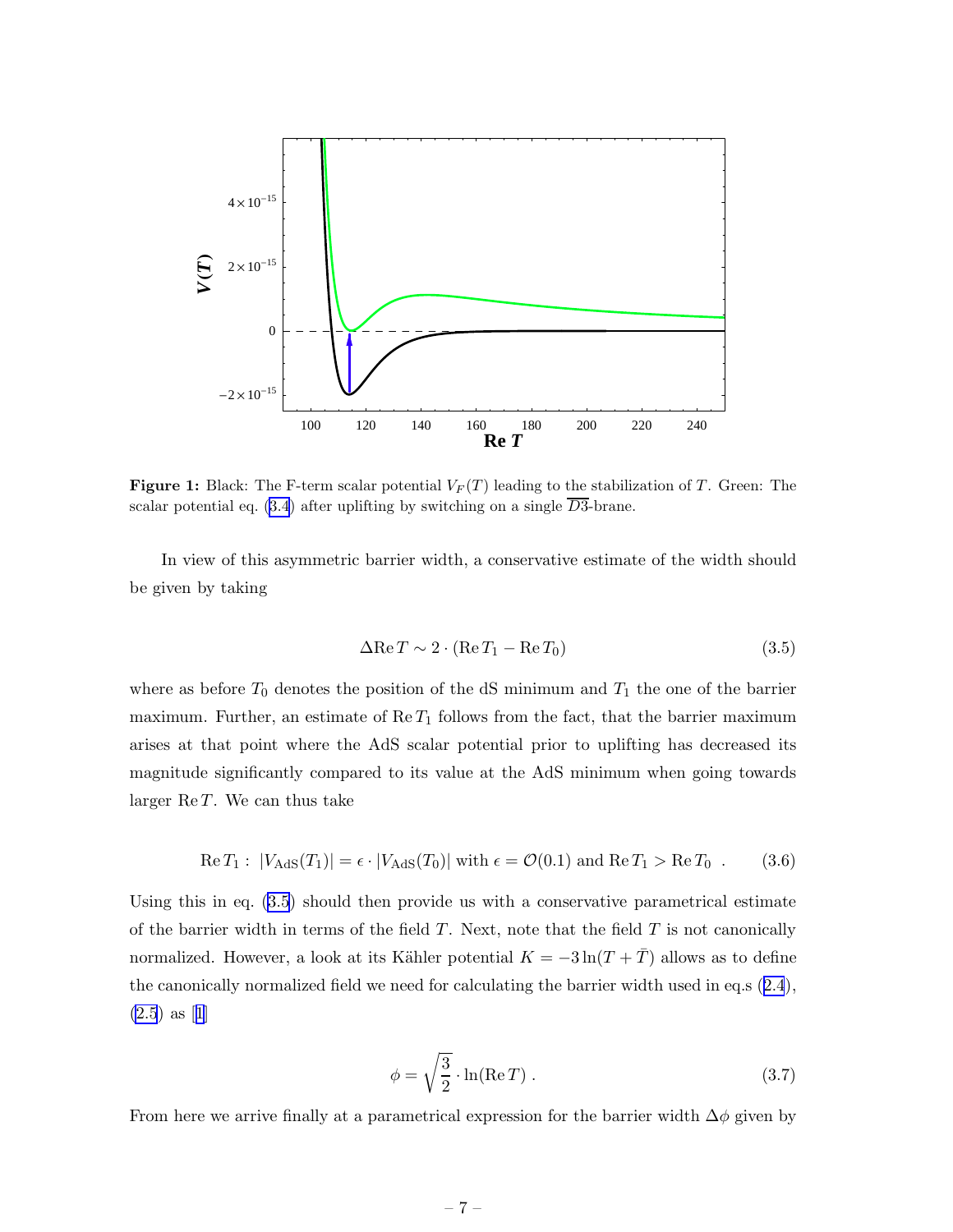$$
\Delta \phi \sim \sqrt{6} \cdot \ln \left( \frac{\text{Re} \, T_1}{\text{Re} \, T_0} \right) \tag{3.8}
$$

<span id="page-8-0"></span>In the following Chapter we will apply this formalism to the three classes of models discussed above.

## 4. Comparing the existing constructions

#### 4.1 KKLT-like dS constructions

The KKLT construction is described in 4d by the  $\mathcal{N}=1$  chiral ungauged supergravity specified by the Kähler potential and superpotential of eq.  $(3.3)$  $(3.3)$ . According to the method outlined in the last Section we determine the barrier width of the positive semi-definite scalar potential after uplifting by extracting the position  $T_0$  of the AdS vacuum prior to uplifting (which is close to the position of the later dS minimum) and the position  $T_1$  of the barrier maximum. The former is given by the solution to

$$
D_T W|_{T_0} = -aA e^{-aT_0} - \frac{3\left(W_0 + Ae^{-aT_0}\right)}{T_0 + \bar{T}_0} = 0.
$$
\n(4.1)

Now from here we can infer the position  $T_1$  of barrier maximum directly: At  $T_1$  =  $T_0 + 1/a$  the exponential contribution in W is down by a factor of  $1/e$  which implies that

$$
D_T W|_{T_1 = T_0 + 1/a} \approx -\frac{3 W_0}{T_1 + T_1} \,. \tag{4.2}
$$

However, this expression is the no-scale result which implies that at this value of  $T_1$  we have  $K^{T\bar{T}}D_{T}W\overline{D_{T}W} \approx 3|W|^{2}$  and thus  $V_{\text{AdS}}(T_{1}) \approx 0$ . Using eq. (3.8) this gives us the barrier width in terms of canonically normalized field  $\phi$  as

$$
\Delta \phi_{\text{KKLT}} \sim \sqrt{6} \cdot \ln \left( \frac{t_0 + 1/a}{t_0} \right) = \frac{\sqrt{6}}{a t_0} + \mathcal{O} \left( \frac{1}{(a t_0)^2} \right) . \tag{4.3}
$$

Validity of the supergravity approximation requires  $t_0 \gg 1$  and  $a t_0 \gg 1$  - typical model constructions have  $t_0 = \mathcal{O}(100)$  and  $a t_0 = \mathcal{O}(10)$ . Thus, in KKLT–like models we have typically

$$
(\Delta \phi_{KKLT})^2 = 0.01...0.1 \gg \frac{V_0}{V_1}
$$
 (4.4)

inaccordance with the requirement of eq.  $(2.7)$  $(2.7)$ . This in turn implies that the lifetime of the dS vacuum is given from eq.([2.6\)](#page-5-0) as [\[1\]](#page-15-0)

$$
\tau_{\text{KKLT}} \sim \Gamma_{\text{KKLT}}^{-1} \sim e^{\frac{24\pi^2}{V_0}} t_P \sim e^{10^{120}} t_P \text{ for } V_0 \sim 10^{-120} \tag{4.5}
$$

where  $t_P \sim 10^{-43} s$  denotes the Planck time. Note that these estimates apply directly also to all the other KKLT-like de Sitter vacua constructions in this first class of models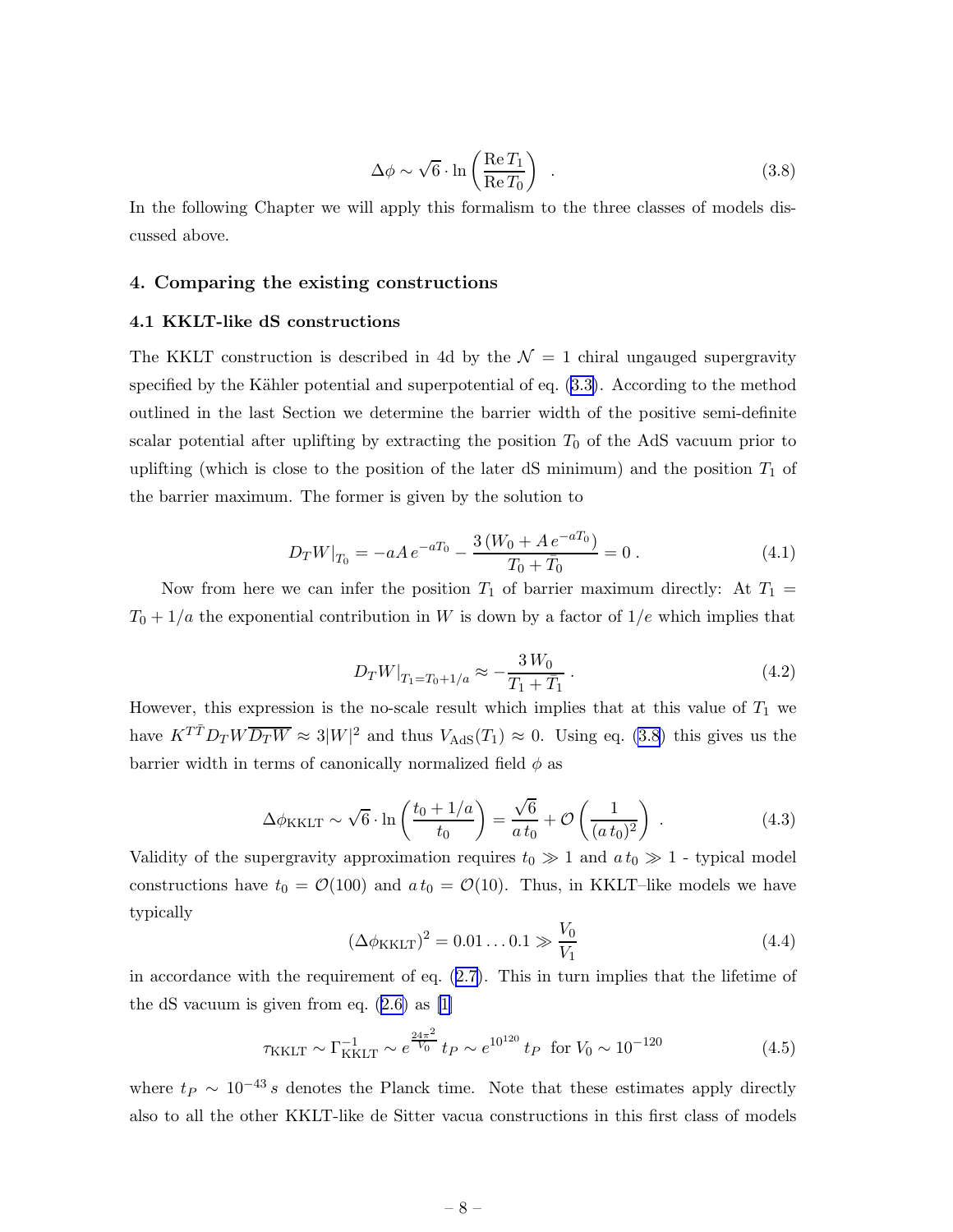<span id="page-9-0"></span>(see Section 1.1) along the lines of  $[11-14, 16, 19-22, 18, 25-27]$  $[11-14, 16, 19-22, 18, 25-27]$  $[11-14, 16, 19-22, 18, 25-27]$  $[11-14, 16, 19-22, 18, 25-27]$  $[11-14, 16, 19-22, 18, 25-27]$  $[11-14, 16, 19-22, 18, 25-27]$  $[11-14, 16, 19-22, 18, 25-27]$ . This derives from the fact that in all constructions their respective F–term or D–term uplifting produces a  $\delta V_{\text{uplift}} = C/(T + \bar{T})^n$  which imitates the effect of the  $\overline{D3}$ -brane of KKLT.

#### 4.2 LVS type large-volume dS constructions

This class of models[[28](#page-16-0)] is based on a compactification of the type IIB superstring on the orientifolded  $\mathbb{P}^4_{[1,1,1,6,9]}$  del Pezzo surface. This manifold has  $h^{1,1} = 2$  Kähler moduli and  $h^{2,1} = 272$  complex structure moduli which latter ones can be stabilized by turning on the closed string background fluxes. The remaining two Kähler moduli, called  $T_4$  and  $_5$  in what follows, are then fixed by introducing non-perturbative superpotential contributions coupling to each of them and the inclusion of leading  $\alpha'$ -correction to the Kähler potential. The model is then described in 4d by a Kähler potential and a superpotential as follows

$$
K = -2\ln \mathcal{V} - \frac{C_{\alpha'}}{\mathcal{V}} + \dots, \ \mathcal{V} = \frac{1}{9\sqrt{2}} \left( t_5^{3/2} - t_4^{3/2} \right)
$$

$$
W = W_0 + A_4 e^{-a_4 \cdot T_4} + A_5 e^{-a_5 \cdot T_5}
$$
(4.6)

The constant  $C_{\alpha'}$  can be computed in this model and is given by [\[24](#page-15-0), [28, 29](#page-16-0)]

$$
C_{\alpha'} = -\frac{1}{2}\zeta(3)\chi \cdot (\text{Re}\,S)^{3/2} \quad \text{with} \quad \chi = 2\,(h^{1,1} - h^{2,1}) = -540 \tag{4.7}
$$

Thecorresponding F-term scalar potential  $V_{\text{AdS}}$  from eq. ([3.1](#page-6-0)) takes in the region where  $t_5 \gg t_4 > 1$  the approximate form

$$
V_{\text{AdS}} = \frac{|W_0|^2}{\mathcal{V}^3} \left( -\mu \ln \mathcal{V} + \lambda \sqrt{\ln \mathcal{V}} + \nu \, \xi \right) \tag{4.8}
$$

This potential fixes the Kähler moduli in a SUSY breaking AdS minimum at  $(t_{5,0}, t_{4,0})$  such that $t_{5,0} \gg t_{4,0} > 1$  [[28](#page-16-0), [29](#page-16-0)]. Because of this regime we have  $V = t_5^{3/2}$  $\frac{3}{2}/9\sqrt{2}$  to a very good accuracy at this AdS minimum implying that tunneling to the decompactifying Minkowski minimum at infinity will occur practically completely in the  $t_5$ -direction in scalar field space. The potential approaches zero from below beyond the AdS minimum and thus can be approximated there as

$$
V_{\text{AdS}} \sim -\left|W_0\right|^2 \cdot \frac{\mu \ln \mathcal{V}}{\mathcal{V}^3} \sim -\frac{\mu \left|W_0\right|^2}{972\sqrt{2}} \cdot \frac{\ln t_5}{t_5^{9/2}} \text{ for } t_5 > t_{5,0} \,. \tag{4.9}
$$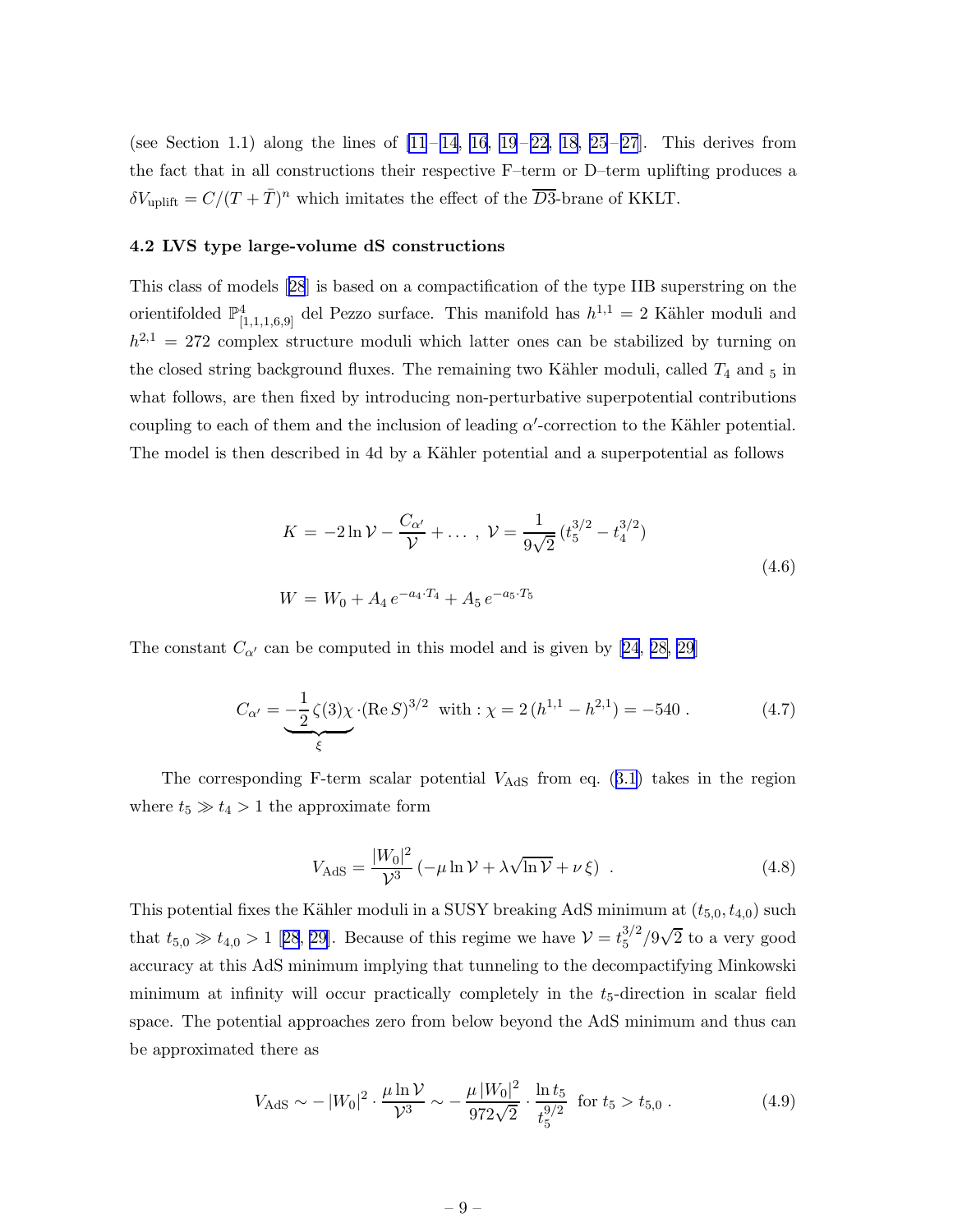<span id="page-10-0"></span>Nowwe can apply eq. ([3.6](#page-7-0)) to extract  $t_{5,1}$ , i.e. the position where  $|V_{\text{AdS}}(T_{5,1})| \ll |V_{\text{AdS}}(T_{5,0})|$ , as

$$
t_{5,1} = t_{5,0} \cdot \left[ 1 + \frac{2}{9}\gamma + \mathcal{O}(\gamma^2) \right] \text{ where } \gamma = 1 - \epsilon \tag{4.10}
$$

This allows us to compute the barrier width which the dS vacuum resulting from uplifting the above AdS minimum with, e.g., a D-term will have in terms of the canonically normalized'tunneling' field  $\phi$  from eq. ([3.8](#page-8-0)) to yield

$$
\Delta \phi_{\text{LVS}} \sim \sqrt{6} \cdot \ln \left( \frac{t_{5,1}}{t_{5,0}} \right) \sim \left( \frac{2}{3} \right)^{3/2} \cdot (1 - \epsilon) = 0.05 \dots 0.2 \text{ for } \epsilon = 0.1 \dots 0.2
$$
  

$$
\Rightarrow (\Delta \phi_{\text{LVS}})^2 \sim 10^{-3} \dots 10^{-2} \gg \frac{V_0}{V_1}
$$
(4.11)

This result is parametrically similar to the KKLT-like models and thus a similar estimate results for lifetime of the dS vacua in these large-volume vacua

$$
\tau_{\rm LVS} \sim \Gamma_{\rm LVS}^{-1} \sim e^{\frac{24\pi^2}{V_0}} t_P \sim e^{10^{120}} t_P \text{ for } V_0 \sim 10^{-120} \tag{4.12}
$$

We note finally, that these results are stable under the addition of further string loop corrections, as the whole LVS construction has recently been shown to be stable when taking into account these corrections[[40](#page-16-0)].

## 4.3 D-term uplifted Kähler stabilization dS construction

This example of the third class of models arises from the observation that the combined effects of the leading perturbative  $\alpha'$ -correction and 1-loop correction to the Kähler potential sufficein presence of the flux superpotential to stabilize the volume Kähler modulus  $[34]$  $[34]$ . No non-perturbative effects are needed here.

Notice, that that the ensuing discussion will carry over qualitatively to the other example in this class [\[30\]](#page-16-0) (type IIB on Riemann surfaces). This is due to the fact that the resulting moduli potential for the Kähler moduli is qualitatively similar for both examples in that it consists of several terms of the form  $g_S^r/\mathcal{V}^s$  ( $s \geq 2$ ) with different signs which thus compete to stabilize the volume  $\mathcal V$ . Therefore, we choose to analyze the life-time calculation in the semi-explicit toroidal orientifold example of Kähler stabilized dS vacua of [\[34](#page-16-0) – [36\]](#page-16-0) summarized below for the sake of explicitness. For the above reason then the parametrical life-time estimate obtained there will carry over to the example in [\[30\]](#page-16-0)of type IIB on Riemann surfaces.

The stringy 1-loop correction has been calculated in a few explicit orientifold cases [\[33\]](#page-16-0) which thus leads to an explicit realization of this Kähler stabilization model [\[35](#page-16-0)]. The model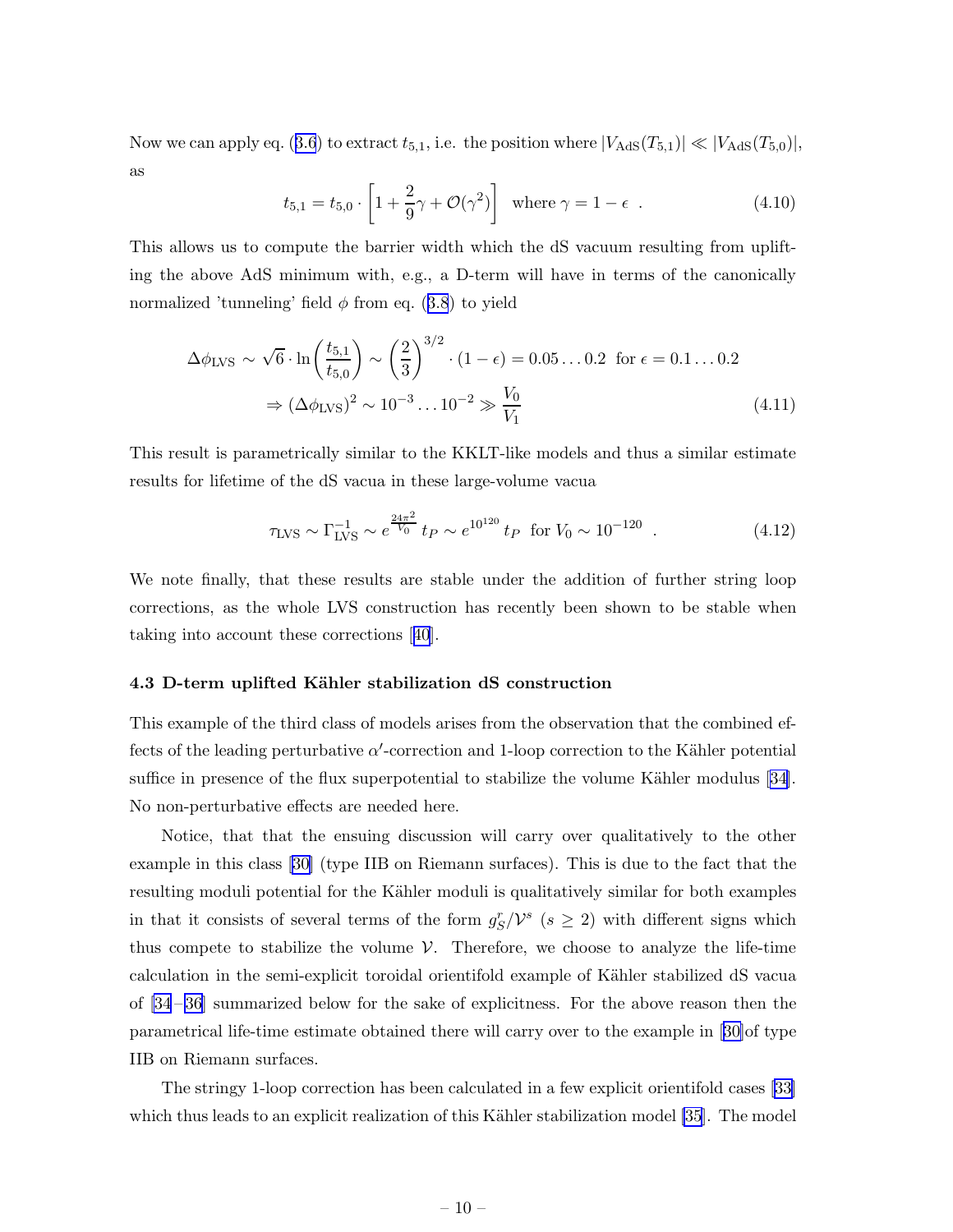is described in 4d by a Kähler and superpotential as follows

$$
K = -3\ln(T + \bar{T}) - \frac{C_{\alpha'}}{(T + \bar{T})^{3/2}} - \frac{C_{1-\text{loop}}}{(T + \bar{T})^2} + \dots
$$
  
(4.13)  

$$
W = W_0
$$

where $C_{\alpha'}$  is given by eq. ([4.7](#page-9-0)) and  $C_{1-\text{loop}} \sim (U + \bar{U})^2$  with U denoting collectively the complex structure moduli. The resulting scalar potential

$$
V_{\text{AdS}} = \frac{|W_0|^2}{(T+\bar{T})^3} \cdot \left(\frac{A}{(T+\bar{T})^{3/2}} + \frac{B}{(T+\bar{T})^2} + \ldots\right) \text{ with } A \sim C_{\alpha'}, \ B \sim C_{1-\text{loop}} \quad (4.14)
$$

generates an AdS minimum for the volume Kähler modulus at

$$
\text{Re}\,T_0 = t_0 \sim \frac{1}{\xi^2} \cdot \frac{\text{Re}\,U^4}{\text{Re}\,S^3} \gg 1\tag{4.15}
$$

if  $A < 0$ ,  $B > 0$  and  $B \gg |A|$ .

The model leaves - through the omission of simple non-perturbative effects - unbroken a certain shift symmetry  $T \to T + i\alpha$  of the underlying string theory. The fact that this shift symmetry remains an unbroken isometry of the supergravity allows for gauging the shift symmetry into a full nonlinear  $U(1)$  gauge symmetry by turning on magnetic world volume flux on a 4-cycle wrapping single D7-brane. The non-vanishing field dependent D-term generated this way satisfies all known symmetry requirements  $[41-43]$  and can thus provide a consistent D-term uplift in this model [\[36\]](#page-16-0) (besides the obvious possibility of inserting an uplifting  $\overline{D3}$ -brane).

Again, the barrier width of the uplifted resulting dS vacuum can be determined by extractingthe value  $t_1 > t_0$  satisfying eq. ([3.6\)](#page-7-0). Since  $V_{\text{AdS}}$  approaches zero from below for  $t > t_0$  we can write

$$
V_{\text{AdS}} \sim \frac{|W_0|^2}{8t^3} \cdot \frac{A}{2\sqrt{2}t^{3/2}} \quad \text{for } t > t_0 \quad . \tag{4.16}
$$

Using then eq. [\(3.6](#page-7-0)) we determine

$$
t_1 = t_0 \cdot \left[ 1 + \frac{2}{9}\gamma + \mathcal{O}(\gamma^2) \right] \text{ where } \gamma = 1 - \epsilon \tag{4.17}
$$

This, in turn, implies via eq. [\(3.8\)](#page-8-0) a barrier width in terms of the canonically normalized 'tunneling' field  $\phi$  given by

$$
\Delta \phi_{\text{pert.}} \sim \sqrt{6} \cdot \ln \left( \frac{t_1}{t_0} \right) \sim \left( \frac{2}{3} \right)^{3/2} \cdot (1 - \epsilon) = 0.05 \dots 0.2 \text{ for } \epsilon = 0.1 \dots 0.2
$$

$$
\Rightarrow (\Delta \phi_{\text{pert.}})^2 \sim 10^{-3} \dots 10^{-2} \gg \frac{V_0}{V_1}
$$
(4.18)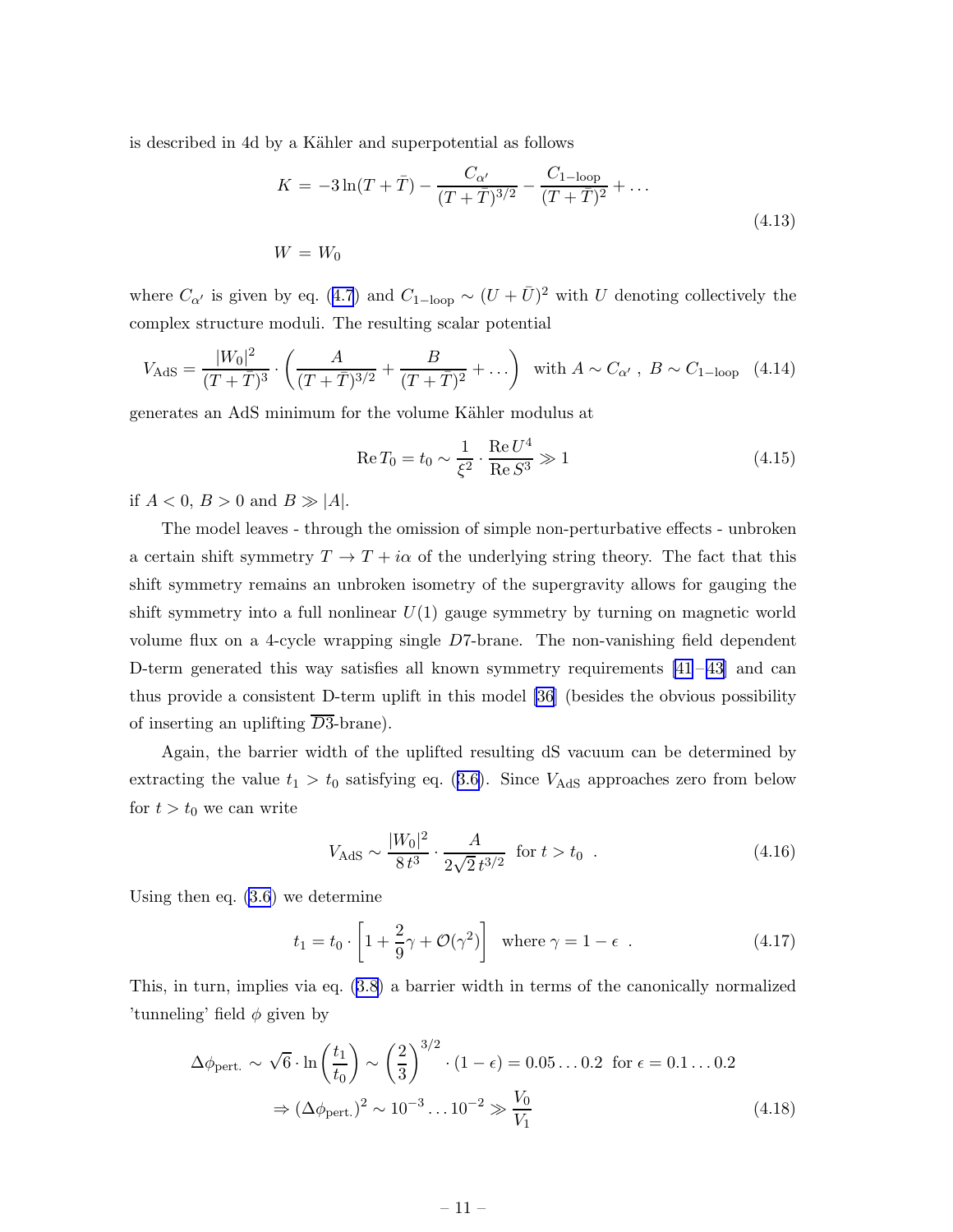<span id="page-12-0"></span>This result again is parametrically similar to the two other model classes and thus here, too, a similar estimate results for lifetime of the dS vacua in these large-volume vacua

$$
\tau_{\text{pert.}} \sim \Gamma_{\text{pert.}}^{-1} \sim e^{\frac{24\pi^2}{V_0}} t_P \sim e^{10^{120}} t_P \text{ for } V_0 \sim 10^{-120} \tag{4.19}
$$

#### 4.4 dS vacua in M-theory on  $G_2$ -manifolds

The construction of M-theory on  $G_2$ -manifolds is described in 4d by the  $\mathcal{N}=1$  chiral ungaugedsupergravity specified by the Kähler potential and superpotential of  $[9, 10]$  $[9, 10]$ 

$$
K = -3\ln(4\pi^{1/3}V_X) + \bar{\phi}\phi
$$
  
 
$$
W = A_1\phi^{-a}e^{-a_1f^{(1)}(T_i)} + A_2e^{-a_2f^{(2)}(M_i)}.
$$
 (4.20)

Here  $f^{(1,2)}(T_i)$  denote the gauge kinetic function of the two condensing gauge groups with beta function coefficients  $a_1^{-1} \simeq a_2^{-1}$  which in M-theory depend generically on all the moduli fields  $T_i = t_i + i\tau_i$  ( $\tau_i$  denote the axions).  $\phi = (Q\tilde{Q})^{(1/2)}$  denotes the meson field formed by a single flavor and anti-flavor of chiral quarks charged under the first gauge group. Its exponent a in the superpotential is given by  $a = 2/(2\pi a_1^{-1} - 1)$ . The presence of the meson field allows for the existence of a tunable dS vacuum [\[10\]](#page-15-0).  $V_X(T_i)$  denotes the volume of the 7-dimensional  $G_2$ -manifold X. The resulting structure of the scalar potential around the dS minimum for an example case of 2 moduli  $T_1, T_2$  with input parameters as in eq. (137) of [\[10](#page-15-0)] is displayed in Fig. [2](#page-13-0). Note, that the same scalar potential also stabilizes the meson field in a unique minimum implying that here there is no possibility for vacuum decay in the  $\phi$ -direction.

In a slight modification of the method outlined in the Section [3](#page-6-0) we determine the barrier width of the positive semi-definite scalar potential in Fig. [2](#page-13-0) by extracting the position  $t_{\text{orth.},0}$ of the dS minimum (which is nearly identical with the position of the SUSY AdS saddle point that would be there without the quark flavor) and the position  $t_{\text{orth.,1}}$  of the barrier maximum. The former is still given by the solution to

$$
D_{T_i} W|_{T_{i,0}} \simeq 0 \,. \tag{4.21}
$$

Now from here we can infer the position  $t_{\text{orth.},1}$  of barrier maximum directly: At  $t_{\text{orth.,1}} = t_{\text{orth.,0}} + 1/\bar{a}$  ( $\bar{a} = (a_1 + a_2)/2$ ) the cancellation of the two exponentials in  $D_{T_i}W$ is ruined by a relative factor of  $\sim 1/e$  between the exponentials. Again in about twice the distance in  $T_i$ -field space the potential has decayed from the barrier down to nearly zero giving a barrier width similar to the KKLT case to  $\Delta t$ <sub>orth.</sub> ~ 2/ $\bar{a}$ .

Using eq.([3.8](#page-8-0)) this gives us the barrier width in terms of canonically normalized field  $\phi$  as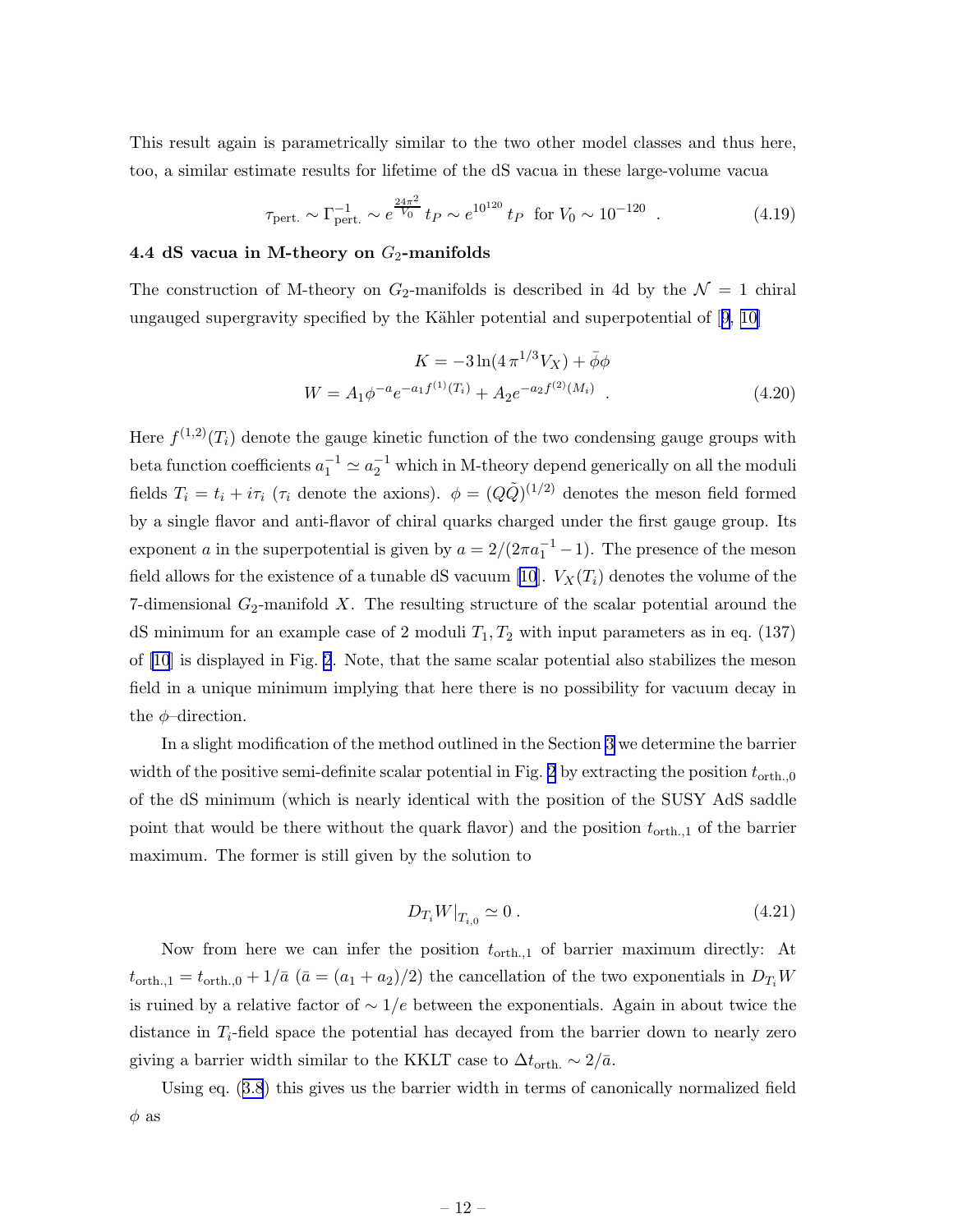<span id="page-13-0"></span>

**Figure 2:** Black: The F-term scalar potential  $V(t_1, t_2)$  in units of  $m_{3/2}^2 M_P^2$  in the full case including the stabilized meson field along the 'orthogonal' direction in field space which runs orthogonal to the potential barrier separating the dS minimum from the Minkowski one at infinite volume.

$$
\Delta\phi_{\text{M-theory}} \sim \sqrt{6} \cdot \ln\left(\frac{t_{\text{orth.},0} + 2/\bar{a}}{t_{\text{orth.},0}}\right) = \frac{2\sqrt{6}}{\bar{a} t_{\text{orth.},0}} + \mathcal{O}\left(\frac{1}{(\bar{a} t_{\text{orth.},0})^2}\right) \,. \tag{4.22}
$$

The validity of the supergravity approximation requires  $t_{\text{orth.},0} \gg 1$  and  $\bar{a} t_{\text{orth.},0} \gg 1$ . typical model constructions like the one shown above have  $t_{\text{orth.},0} = \mathcal{O}(100)$  and  $\bar{a} t_{\text{orth.},0} =$  $\mathcal{O}(10)$ . Thus, in the M-theory model of [\[9, 10](#page-15-0)] we have typically

$$
(\Delta \phi_{\text{M-theory}})^2 = 0.01...0.1 \gg \frac{V_0}{V_1}
$$
 (4.23)

in accordance with the requirement of eq.([2.7\)](#page-5-0). This in turn implies that the lifetime of the dS vacuum is given from eq.([2.6\)](#page-5-0) as

$$
\tau_{\text{M-theory}} \sim \Gamma_{\text{M-theory}}^{-1} \sim e^{\frac{24\pi^2}{V_0}} t_P \sim e^{10^{120}} t_P \text{ for } V_0 \sim 10^{-120} \tag{4.24}
$$

where  $t_P \sim 10^{-43} s$  denotes the Planck time.

Finally, as discussed in the Introduction, the life-time estimate we just got explicitly forthe above  $G_2$ -model of  $[9, 10]$  $[9, 10]$  $[9, 10]$  $[9, 10]$  $[9, 10]$  will carry over to the construction of strongly coupled heterotic M-theory on  $CY_3 \times S^1/Z_2$  [[7](#page-15-0)] as there the universal moduli are stabilized by non-perturbative effects alone, too, while all other moduli are fixed at string-scale masses by fluxes.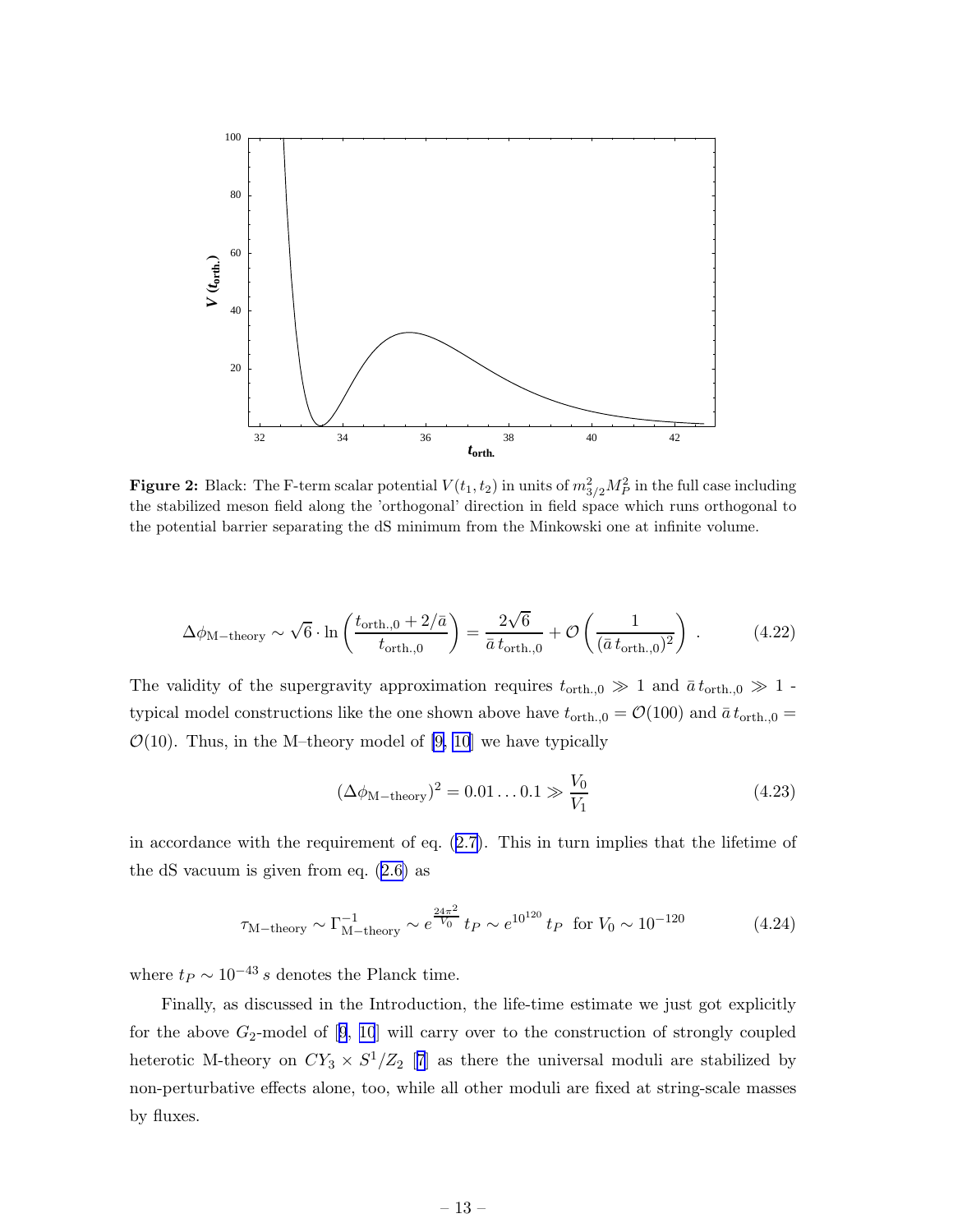## <span id="page-14-0"></span>5. Conclusion

In summary, all five model classes lead to metastable dS vacua with similar barrier width of  $\Delta \phi = \mathcal{O}(0.1)$  which provides all of them with exponentially long vacuum lifetimes  $\tau \sim \Gamma^{-1} \sim e^{24\pi^2/V_0} t_P \sim e^{10^{120}} t_P$  for  $V_0 \sim 10^{-120}$  as long as the barrier potential  $V_1$ remains sufficiently large compared with the dS vacuum energy  $V_0$ .

The physical reason for this is that the dS constructions of all three classes satisfy a condition on the area of the potential barrier which separates the dS minimum from the Minkowski vacuum at infinity. This condition states according to([2.7](#page-5-0)) that the barrier area O must be much larger than the geometric mean  $\sqrt{V_0V_1}$  of the potential values of the dS minimum  $V_0$  and the barrier  $V_1$ , that is

$$
O = \int_{\phi_0}^{\phi_{\infty}} d\phi \ V(\phi) \sim V_1 \Delta \phi \gg \sqrt{V_0 V_1} .
$$

Since realistic SUSY breaking requires  $V_1 \gtrsim (1 \text{TeV})^4 \sim 10^{-60} M_P^4$  and realistic cosmology demands  $V_0 \sim 10^{-120} M_P^4$  we need

$$
O\gg 10^{-90}\sqrt{\frac{V_1[{\rm TeV}^4]}{\rm TeV}^4}
$$

in Planck units to satisfy the above area condition.

But then evaluating the area of the barrier to yield

$$
\mathcal{O}\sim 10^{-60}\cdot V_1 [{\rm TeV}^4]\cdot \Delta\phi[M_P]
$$

implies that  $V_1 \gtrsim \text{TeV}^4$  and  $\Delta \phi = \mathcal{O}(10^{-3} \dots 1)$  constitute a barrier high and thick enough to guarantee the above area condition and thus the validity of the thin-wall approximation and the gravitational suppression of vacuum decay. This, in turn, guarantees the exponential longevity of a vacuum. The past Sections then showed that  $\Delta \phi = \mathcal{O}(10^{-3} \dots 1)$  holds for all the constructions discussed which closes the argument.

Note again that this argument relies on the implicit assumption that the uplifted de Sitter vacua is the only meta–stable minimum besides the Minkowski runaway minimum at infinite volume. If there would have been, e.g., two AdS vacua of comparable but different depth prior to uplifting with the more shallow one at smaller volume, then after uplifting the more shallow one to Minkowski the deeper remains still an AdS minimum. In that situation the gravitational correction can enhance tunneling a lot [\[39\]](#page-16-0) which is why we studied here the classes of stringy de Sitter vacua where such a structure does not appear.

## Acknowledgments

I would like to thank M. Berg for several intensive discussions and useful comments.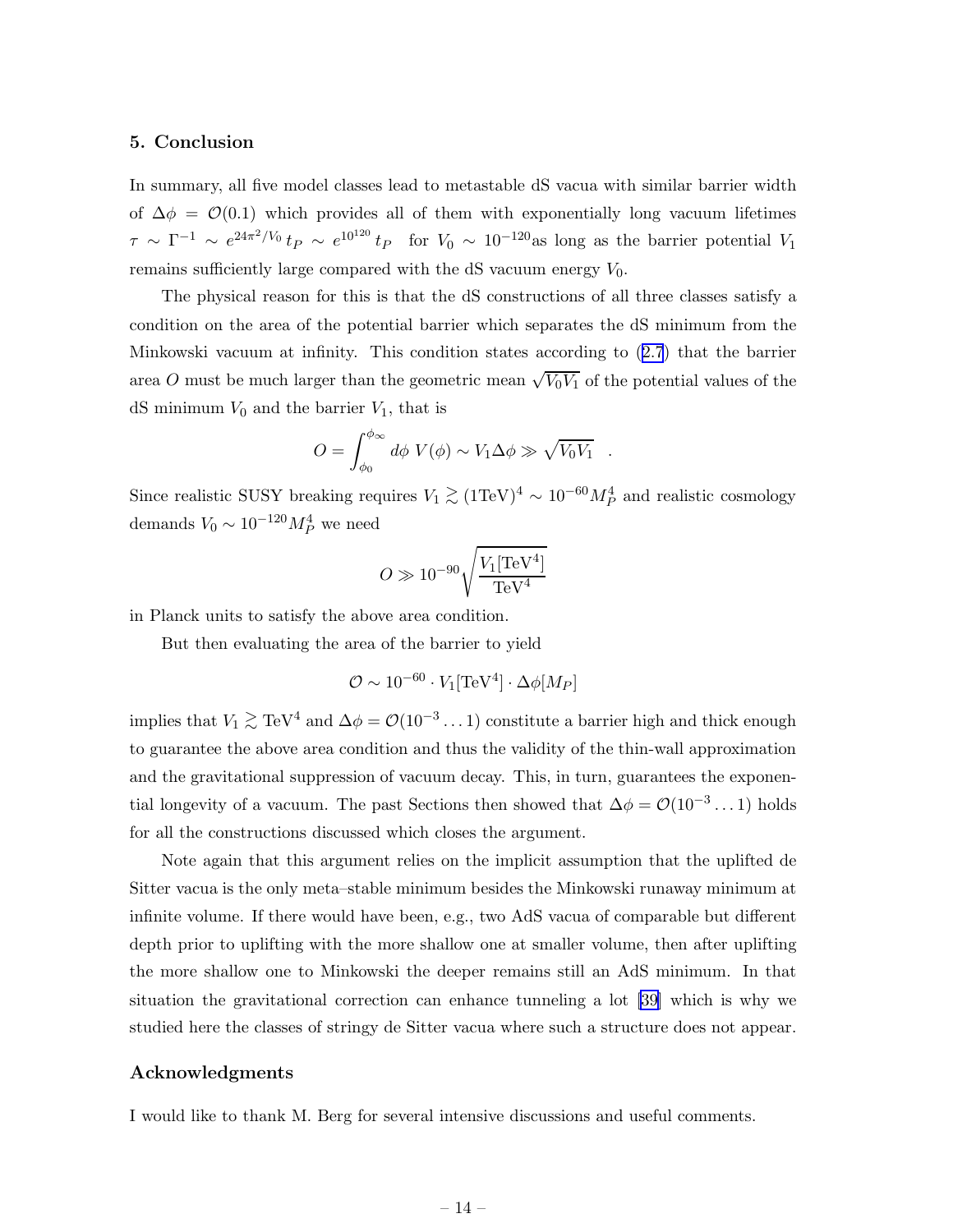## <span id="page-15-0"></span>References

- [1] S. Kachru, R. Kallosh, A. Linde & S. P. Trivedi, Phys. Rev. D 68, 046005 (2003) [arXiv:[hep-th/0301240](http://arxiv.org/abs/hep-th/0301240)].
- [2] S. B. Giddings, S. Kachru & J. Polchinski, Phys. Rev. D 66, 106006 (2002) [arXiv:[hep-th/0105097](http://arxiv.org/abs/hep-th/0105097)].
- [3] B. S. Acharya, Adv. Theor. Math. Phys. 3, 227 (1999) [arXiv:[hep-th/9812205](http://arxiv.org/abs/hep-th/9812205)]; B. S. Acharya, arXiv:[hep-th/0011089](http://arxiv.org/abs/hep-th/0011089).
- [4] M. Atiyah & E. Witten, Adv. Theor. Math. Phys. 6, 1 (2003) [arXiv:[hep-th/0107177](http://arxiv.org/abs/hep-th/0107177)].
- [5] B. Acharya & E. Witten, arXiv:[hep-th/0109152](http://arxiv.org/abs/hep-th/0109152).
- [6] M. Becker, G. Curio & A. Krause, Nucl. Phys. B 693, 223 (2004) [arXiv:[hep-th/0403027](http://arxiv.org/abs/hep-th/0403027)].
- [7] G. Curio & A. Krause, Phys. Rev. D 75, 126003 (2007) [arXiv:[hep-th/0606243](http://arxiv.org/abs/hep-th/0606243)].
- [8] S. Gukov, C. Vafa & E. Witten, Nucl. Phys. B 584, 69 (2000) [Erratum-ibid. B 608, 477 (2001)] [arXiv:[hep-th/9906070](http://arxiv.org/abs/hep-th/9906070)].
- [9] B. Acharya, K. Bobkov, G. Kane, P. Kumar & D. Vaman, Phys. Rev. Lett. 97, 191601 (2006) [arXiv:[hep-th/0606262](http://arxiv.org/abs/hep-th/0606262)].
- [10] B. S. Acharya, K. Bobkov, G. L. Kane, P. Kumar & J. Shao, arXiv:[hep-th/0701034v3](http://arxiv.org/abs/hep-th/0701034v3).
- [11] C. P. Burgess, R. Kallosh & F. Quevedo, JHEP 0310, 056 (2003) [arXiv:[hep-th/0309187](http://arxiv.org/abs/hep-th/0309187)].
- [12] A. Achucarro, B. de Carlos, J. A. Casas & L. Doplicher, [arXiv:[hep-th/0601190](http://arxiv.org/abs/hep-th/0601190)].
- [13] E. Dudas & Y. Mambrini, JHEP 0610, 044 (2006) [arXiv:[hep-th/0607077](http://arxiv.org/abs/hep-th/0607077)].
- [14] M. Haack, D. Krefl, D. Lust, A. Van Proeyen & M. Zagermann,  $[\text{arXiv:hep-th}/0609211]$ .
- [15] D. Cremades, M. P. G. del Moral, F. Quevedo & K. Suruliz, [arXiv:[hep-th/0701154](http://arxiv.org/abs/hep-th/0701154)].
- [16] C. P. Burgess, J. M. Cline, K. Dasgupta & H. Firouzjahi, [arXiv:[hep-th/0610320](http://arxiv.org/abs/hep-th/0610320)].
- [17] O. Lebedev, H. P. Nilles & M. Ratz, Phys. Lett. B 636, 126 (2006) [arXiv:[hep-th/0603047](http://arxiv.org/abs/hep-th/0603047)].
- [18] M. Gomez-Reino & C. A. Scrucca, JHEP 0605, 015 (2006) [arXiv:[hep-th/0602246](http://arxiv.org/abs/hep-th/0602246)].
- [19] E. Dudas, C. Papineau & S. Pokorski, [arXiv:[hep-th/0610297](http://arxiv.org/abs/hep-th/0610297)].
- [20] H. Abe, T. Higaki, T. Kobayashi & Y. Omura, [arXiv:[hep-th/0611024](http://arxiv.org/abs/hep-th/0611024)]
- [21] F. Brümmer, A. Hebecker & M. Trapletti, Nucl. Phys. B  $755$ , 186 (2006) [arXiv:[hep-th/0605232](http://arxiv.org/abs/hep-th/0605232)].
- [22] R. Kallosh & A. Linde, [arXiv:[hep-th/0611183](http://arxiv.org/abs/hep-th/0611183)].
- [23] K. Intriligator, N. Seiberg & D. Shih, JHEP 0604, 021 (2006) [arXiv:[hep-th/0602239](http://arxiv.org/abs/hep-th/0602239)].
- [24] K. Becker, M. Becker, M. Haack & J. Louis, JHEP 0206, 060 (2002) [arXiv:[hep-th/0204254](http://arxiv.org/abs/hep-th/0204254)].
- [25] V. Balasubramanian & P. Berglund, JHEP 0411, 085 (2004) [arXiv:[hep-th/0408054](http://arxiv.org/abs/hep-th/0408054)].
- [26] A. Westphal, JCAP 0511, 003 (2005) [arXiv:[hep-th/0507079](http://arxiv.org/abs/hep-th/0507079)].
- [27] A. Westphal, JHEP 0703, 102 (2007) [arXiv:[hep-th/0611332](http://arxiv.org/abs/hep-th/0611332)].